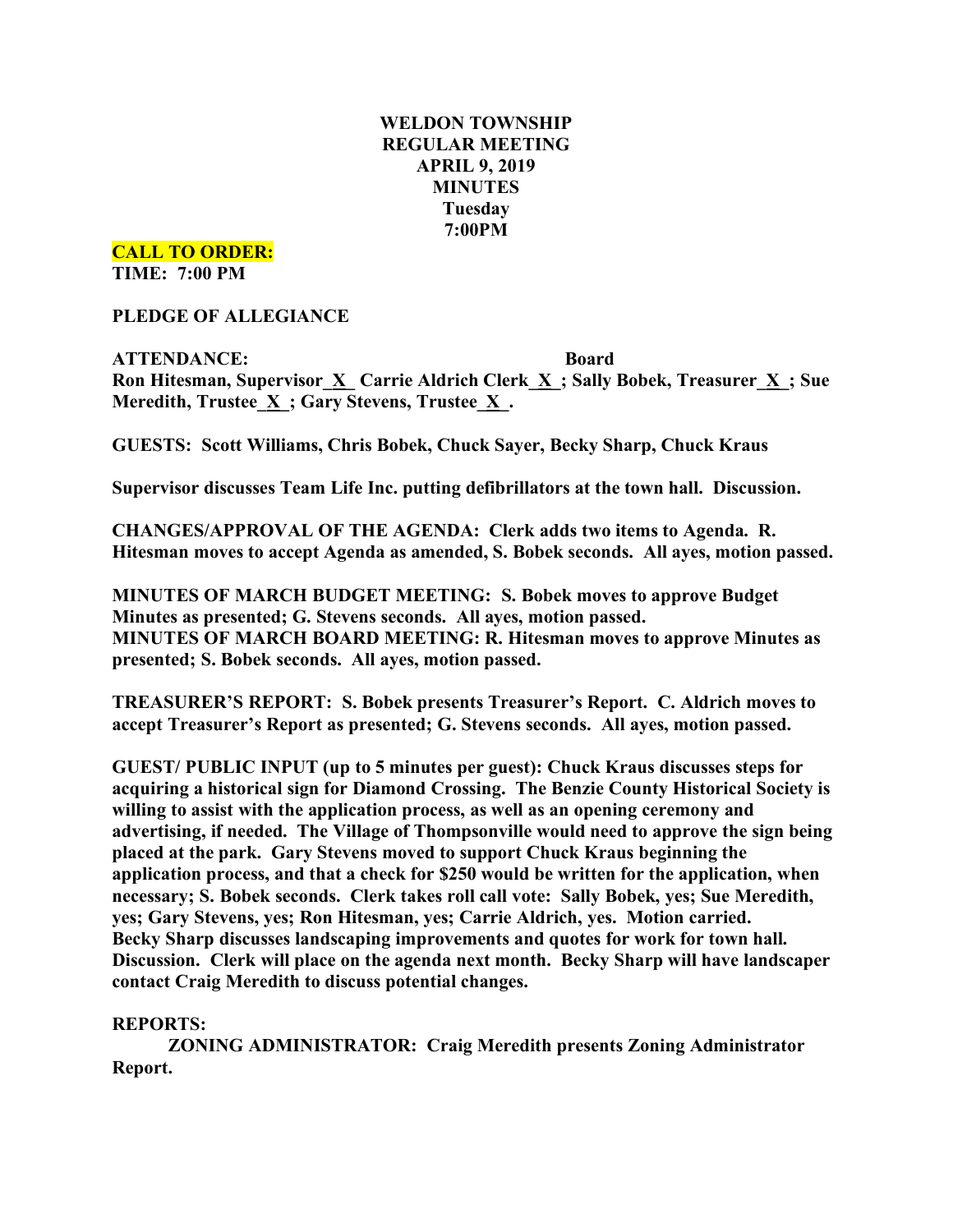**DAY USE PARK: C. Meredith presents Day Use Park Report. He has put up new signs at the Day Use Park. He will blow off leaves this Sunday. He would like to have the tank pumped prior to trout season opener.**

**GREENSPACE GRANT UPDATE: R. Hitesman discusses grant progress. He believes the DNR will acquire property adjacent to the Day Use Park. DNR suggested township shorten trail to avoid a wetland area. The DNR will make the GPS points of the trail for the township.**

**PLANNING COMMISSION: Chuck Krause reads email from Arthur Mullen. Discussion. Board wishes to review Master Plan before final approval. Mr. Kraus will email Mr. Mullen.**

**ASSESSOR REPORT: Clerk presents Letter of Resignation from Assessor, effective April 1, 2019. Discussion of County perhaps taking over assessing from local entities in the future. Treasurer has written to representatives and senator protesting the change.**

**LIQUOR INSPECTOR REPORT: R. Hitesman gives Liquor Inspector Report.**

**BUDGET REPORT: C. Aldrich presents Budget Report. R. Hitesman votes to approve Budget Report; G. Stevens seconds. All ayes, motion passed.**

**SUPERVISOR COMMENTS: Supervisor attended MTA conference. Discussion of information regarding recreational marijuana.**

**CLERK COMMENTS: Clerk presents bid from Cindy Shapiro regarding ADA compliant hearing system. Discussion. G. Stevens moves to purchase the CAS, Communication Access Solutions, ADA Compliant hearing system from Cindy Shapiro; S. Meredith seconds. Clerk takes a roll call vote: Ron Hitesman, yes; Carrie Aldrich, yes; Sally Bobek, yes; Gary Stevens, yes; Sue Meredith, yes. Motion passed. C. Aldrich moves to pay Cindy Shapiro before the next board meeting; G. Stevens seconds. Clerk adds payment to the monthly bills for April.**

### **UNFINISHED BUSINESS:**

**Discussion of Joint Planning Commission Cost Assessment. G. Stevens moves to table discussion until next month, S. Bobek seconds. All ayes, motion passed.**

**Discussion of date of Board of Review webinars. R. Hitesman moves to table until next month, S. Bobek seconds. All ayes, motion passed.**

**Discussion of flat panel display. C. Aldrich moves to table until next month, S. Bobek seconds. All ayes, motion passed.**

### **NEW BUSINESS:**

**Discussion of bill from Mr. Figura from Ward Kuhn. R. Hitesman spoke with Mr. Figura, who advises we go into a special session to discuss it. Clerk will place on Agenda.**

**Discussion of MTA response regarding Nuisance Complaint signatures.**

**Discussion of Crystal Mountain July 3rd 2019 Fireworks Permit. R. Hitesman moves to approve permit, G. Stevens seconds. All ayes, motion passed.**

**BILLS:**

| <b>Craig Meredith</b> | 150.00 |
|-----------------------|--------|
| <b>David Kane</b>     | 60.00  |